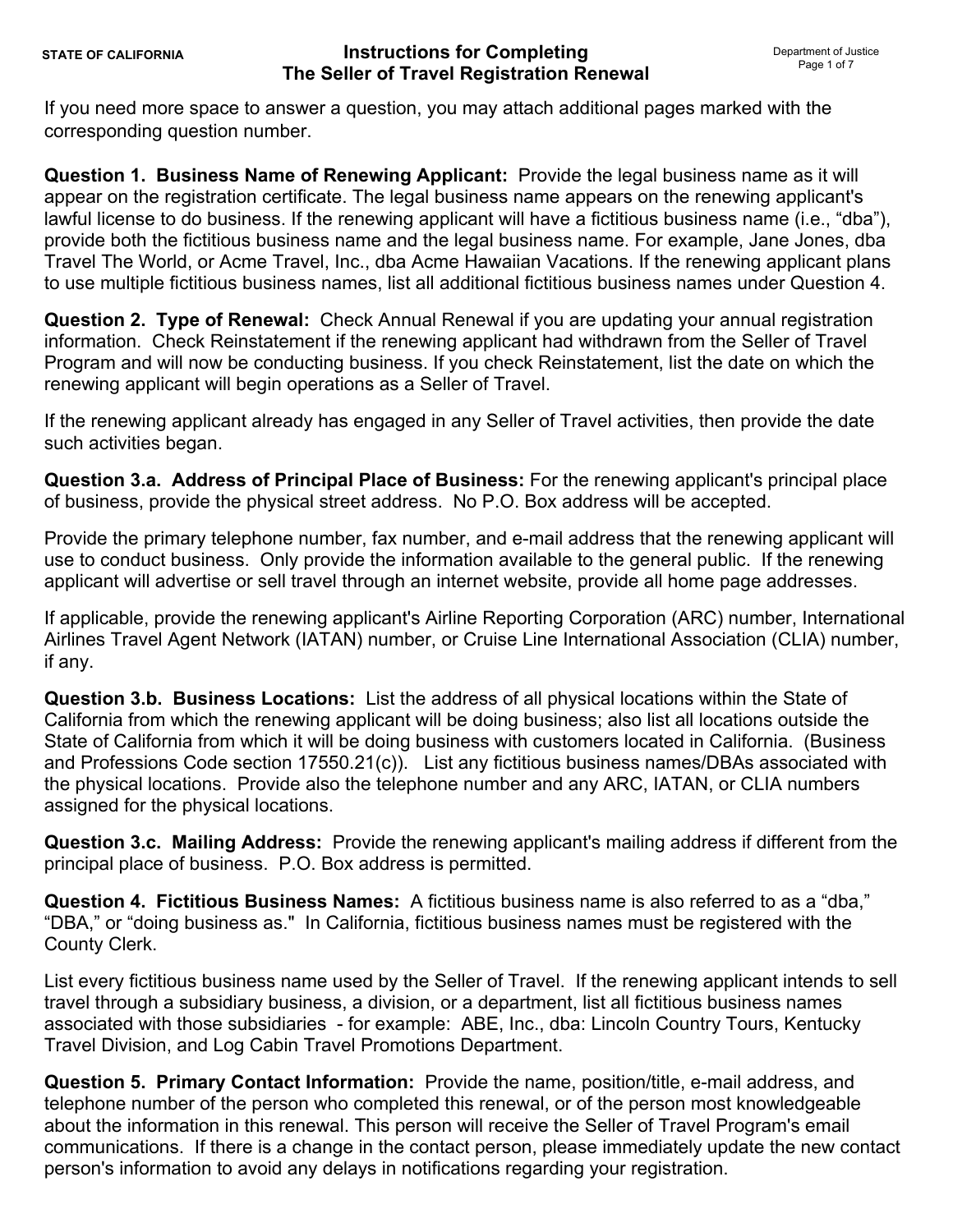**Question 6. Managers:** Provide the first and last names of any managers or other individuals responsible for conducting regular business on behalf of the renewing applicant and who is not listed in Question 7.c. or 7.d.

**Question 7.a. Type of Entity:** Check the box that describes the renewing applicant's ownership structure. If the renewing applicant is a corporation, limited liability company, limited liability partnership or limited partnership, the renewing applicant's California Secretary of State number or Franchise Tax Board number must be provided.

**Stock Information:** Check YES if the corporation is an issuer or subsidiary of an issuer of securities that either listed on a national securities exchange or designated as a national market system security, and list the name of the exchange. Otherwise check NO.

**Question 7.b. Type of Business/Ownership:** Check only one box that describes the type of business ownership: Owner, Trustee, Power of Attorney or Parent Company Ownership.

**Question 7.c. Ownership (Owners and Principals):** Apply the following definitions of "Owner" and "Principal" - "Owner" means a person, corporation, limited liability company, nonprofit or other business entity that owns or controls 10% or more of the equity of, or otherwise has claim to 10% or more of the net income of, a Seller of Travel. "Principal" means an owner, an officer of a corporation, a member of a limited liability company, a general partner of a partnership, or a sole proprietor of a sole proprietorship. If ownership is less than 10%, **list at least one Principal**. Provide all requested information for every Owner (including a sole proprietor) and Principal who is a natural person. (Business and Professions Code section 17550.21(d**)). Each owner/principal is required to provide a separate and personal email address. No duplicate principal/owner email addresses are permitted.** 

**Trustees Ownership:** If Owner is a trustee, provide the name, residence address, position/title, personal e-mail address, and telephone number of trustee.

**Power of Attorney:** If Owner has assigned Power of Attorney, provide the name, address, position/title, personal e-mail address, and telephone number of individual assigned as Power of Attorney. Attach the document establishing the Power of Attorney.

**Question 7.d. Parent Company:** If Owner is a parent company, list name of parent company, the CEO or at least one officer, date of birth, residence address, driver's license (or equivalent identification number), social security number and the state or foreign county where issued.

**Question 8.a. Judgments/Convictions:** Check YES if the renewing applicant, any of its Owners or Principals, or any other Seller of Travel owned or controlled by any of the individuals or legal entities listed in response to Questions 7.c. and 7.d. has any adverse judgment, including a stipulated judgment or order; made a plea of guilty or nolo contendere ("no contest"); or been convicted of any criminal violation. Check NO if none of the above applies. This disclosure requirement does not include offenses for which the sole penalty imposed was a fine of \$250 or less arising from citations for parking, motor vehicle, local code, ordinance violations, divorce, child support, or child custody proceedings.

**Question 8.b. Judgments, Pleas, Convictions:** If YES was checked under Question 8.a., provide the requested information about each judgment, order, or plea.

**Question 9. Financial Requirement:** The Seller of Travel Law, in Business and Professions Code sections 17550.15 and 17550.16, requires Sellers of Travel to provide financial security by using one of five options: (1) a trust account, (2) a surety bond, (3) a Consumer Protection Deposit Plan, (4) Credit Card Transactions, or (5) Exemption. Choose one of these five available options. Please make sure to complete all necessary information for the option you choose.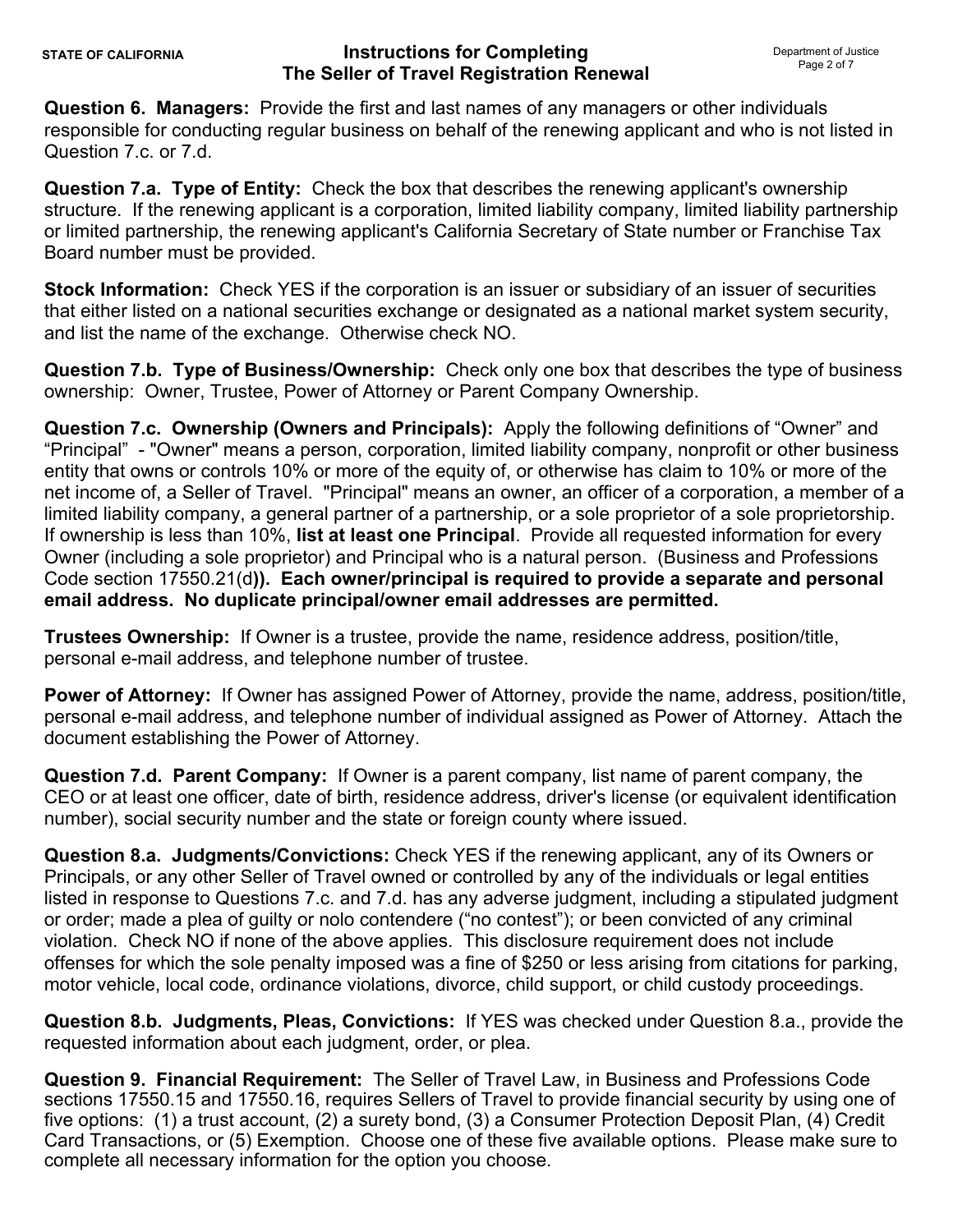## **OPTION 1:**

**Trust Account and Form 300:** Provide the name and address of each financial institution at which the renewing applicant's "Business Client Trust Accounts" are maintained. List the account number and name of each trust account, whether or not such accounts are located in the State of California. A "Business Client Trust Account" holds client business payments in trust. The business owner does not "own" these payments while they are in the trust account. The trust account may be in the form of a business checking or business saving account as long as it is used only for funds received from customers and payments to vendors/suppliers. Escrow accounts are not permitted.

**Form 300, Seller of Travel Trust Account Delegation of Trustee Responsibilities:** The renewing applicant may elect to delegate trustee responsibilities. If so, check the box and attach a signed copy of Form 300 if someone other than an Officer or employee identified in Questions 7.c. or 7.d. has been delegated authority to manage the trust account. Making such a delegation does not relieve Owners or Officers from liability or responsibility for the proper handling of trust account funds. **Do not include this form if you do not make such a delegation.**

#### **OPTION 2:**

**Adequate Bond:** The renewing applicant's Surety Bond must be adequate, meaning it cannot be less than the amount that would be required to be held in trust if you chose to maintain a Trust Account. You should make appropriate upward adjustments to your estimates and Surety Bond as circumstances change. The Attorney General's Office may require documentation of your sales volume to prove your Surety Bond amount is adequate.

The renewing applicant's Surety Bond issuer must be a company that is admitted by the State of California to issue Surety Bonds in California. Such a company is known as an "Admitted Surety Bond Company." Check with the prospective issuer of any Surety Bond you intend to use to see if the issuer is admitted to write Surety Bonds in California, or contact the California Department of Insurance.

**A bond required by another state or an ARC bond does not satisfy the Surety Bond option under California's Seller of Travel Law. The obligee on the bond must be the California Seller of Travel Program.** 

#### **OPTION 3:**

**Consumer Protection Deposit Plan:** If you participate in a Consumer Protection Deposit Plan approved by the California Attorney General, ask your plan administrator whether your plan has been formally approved. You may also contact the Seller of Travel Program to find out which Consumer Protection Deposit Plans are currently approved by the California Attorney General's Office. (Business and Professions Code section 17550.16(b)).

If you are participating in an approved Consumer Protection Deposit Plan, attach the required documentation.

## **OPTION 4:**

**Credit Card Exemption:** The renewing applicant may be exempt from the financial requirement if payment is made by credit card and the renewing applicant meets all other requirements of Business and Professions Code section 17550.15(j). The renewing applicant must complete and attach the Seller of Travel Affidavit, Form 750.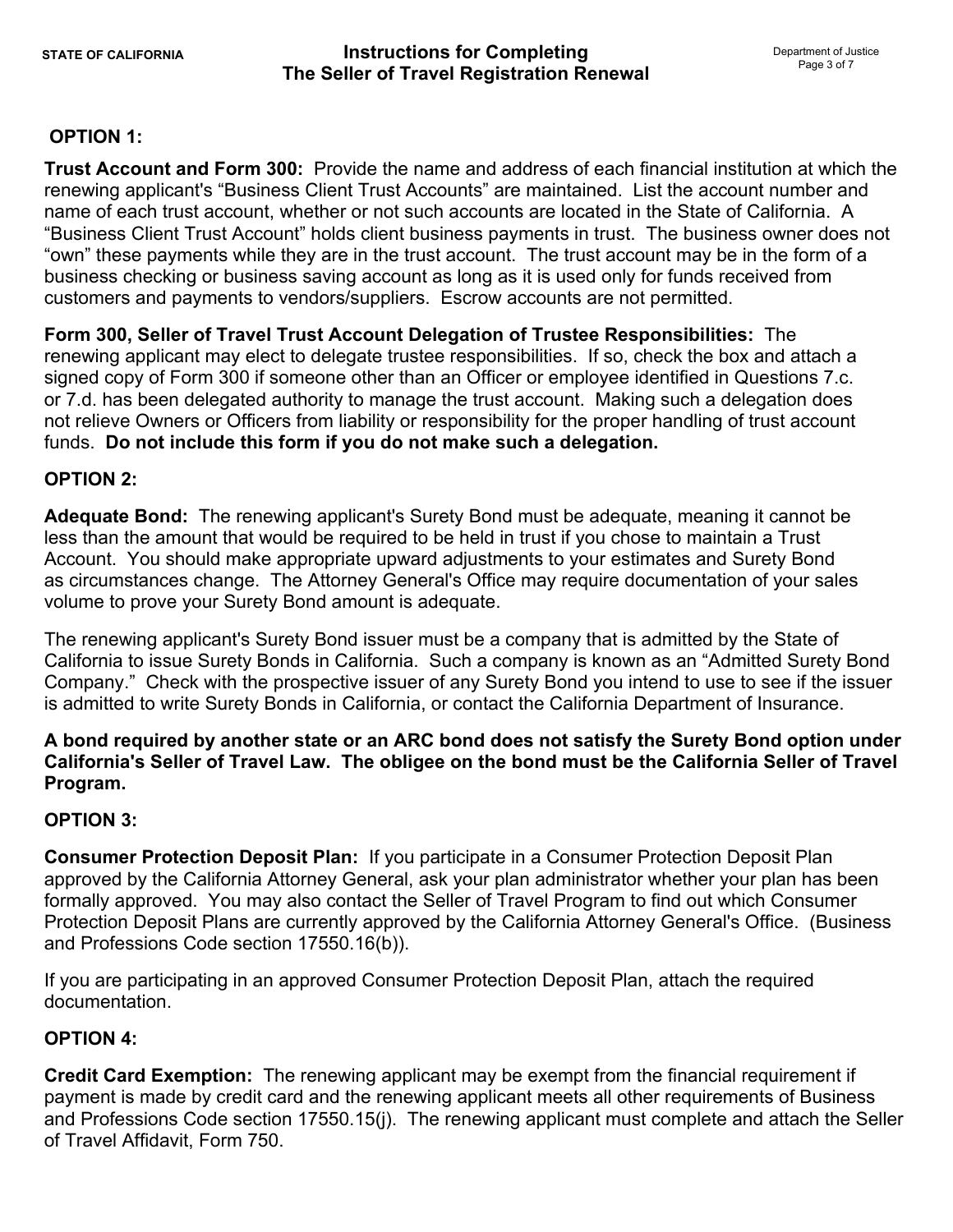# **Note: The Travel Consumer Restitution Corporation (TCRC) and TCRC's Fund are not Consumer Protection Deposit Plans.**

## **OPTION 5:**

**Exemption:** You must meet **all** of the following requirements to be exempt from the financial requirement:

(1) You sell travel to customers who are located in California only from sales locations that are in California;

(2) You send all of the passengers' funds, without off setting or reducing the amount, directly to either:

- o the provider of transportation or travel services;
- o ARC;
- o the trust account identified in the registration certificate of another seller of travel and you must obtain and keep a copy of the supplier's registration certificate; and/or
- $\circ$  a registered seller of travel who is exempt from the trust account or surety bond requirement under Business and Professions Code section 17550.16(a) of the Law and you must obtain and keep a copy of the supplier's registration certificate if you are making payment to another registered seller of travel.

(3) You are an officially appointed ARC agent in good standing; (NOTE: A Verified Travel Consultant (VTC) does not meet the exemption requirement).

(4) You sell or provide air transportation only pursuant to that agency appointment;

(5) You have been in business under the same ownership for a period of three years, or you were acquired or formed by a registered seller of travel that has been in business under the same ownership for a period of three years. For purposes of this question only, the following are not considered changes in ownership: (1) any structural change to the type of entity, such as from a corporation to a partnership, not involving the addition of any new ownership interest; (2) the deletion of any owner or ownership interest.

(6) All of your sales are made directly to the end user, the traveler or passenger and are not made through a reseller or another travel agent, and the travel services sold are to be furnished by other providers not related to you;

(7) You are a registered seller of travel.

(8) You are in compliance with the requirements pertaining to the Travel Consumer Restitution Corporation (TCRC).

You **do not** qualify for the exemption outlined in Business and Professions Code section 17550.16(a) of the Seller of Travel Law if: (1) you sell to customers located in California **from business locations that are located outside California**, (2) your business is less than three years old, or (3) your business has **added new business owners** during the previous three years.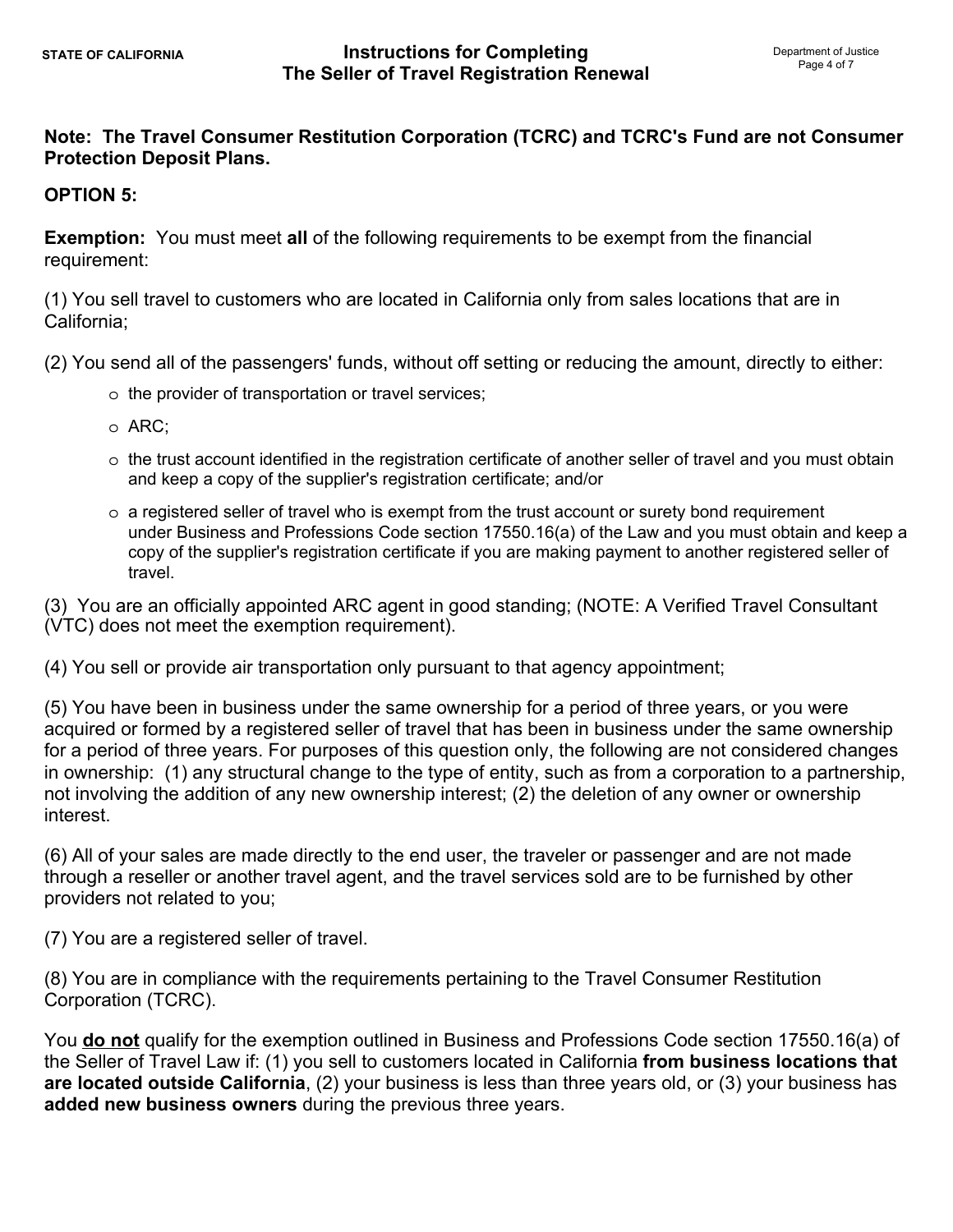**Question 10. Travel Certificates:** A "travel certificate" is a writing or document stating that the holder is entitled to air or sea transportation or travel services, at a discount or reduced price, or is entitled to purchase such transportation or those travel services from a specified source, whether or not the holder is required to pay additional money or fulfill any requirements in order to utilize the certificate (Business and Professions Code section 17550.10). A paid ticket from an air or ocean carrier, ARC, or IATAN is not a travel certificate.

Check YES if you will sell, market, or distribute any travel certificates. Attach a copy of each unique travel certificate that is, or will be, provided to clients, sold, marketed, or distributed by you during the registration period. Otherwise, check NO. If you later begin selling, marketing, or distributing any travel certificates, you must amend your registration and provide a copy of any such certificate within 10 days of its use.

**Question 11**. **Travel Discount Program**: "Seller of travel discount program" means a membership, benefit program, or other arrangement that entitles the purchaser to future transportation or any travel services at a discount or reduced price or preferential treatment not made generally available to the public. Seller of travel discount program does not include a "travel business discount program" as defined in Business and Professions Code section 17550.27.

Check YES if you offer a seller of travel discount program to the general public. **If YES please note that a \$100,000 bond in favor of the State of California is required.** For information on obtaining a California Secretary of State bond, please visit <www.sos.ca.gov/business-programs/special-filings/forms/>

**Question 12. Independent Agents:** An independent agent is any individual, natural person, a singlemember limited liability company whose sole member is an individual, or a single-shareholder "S" corporation whose sole shareholder is an individual who:

(1) Has a written contract with a registered seller of travel to act on that registered seller of travel's behalf in offering or selling air or sea transportation and other travel goods or services in connection with the transportation.

(2) Acts only on behalf of a registered seller of travel with whom the person has a written contract in the offer or sale to a passenger of air or sea transportation and other goods or services in connection with the transportation and sells no other air or sea transportation or travel services to that passenger.

(3) Provides air or sea transportation or travel services that are offered or sold pursuant to the official agency appointment of the registered seller of travel with whom the person has a written contract.

(4) Does not receive any consideration for air or sea transportation or other travel services from the passenger.

(5) Requires the passenger to pay all consideration for air or sea transportation or other travel services directly to the air carrier or ocean carrier or to the registered seller of travel.

(6) Discloses both of the following:

- (A) The person is acting on behalf of a registered seller of travel.
- (B) The name, address, telephone number, and registration number of the registered seller of travel on whose behalf the person is acting.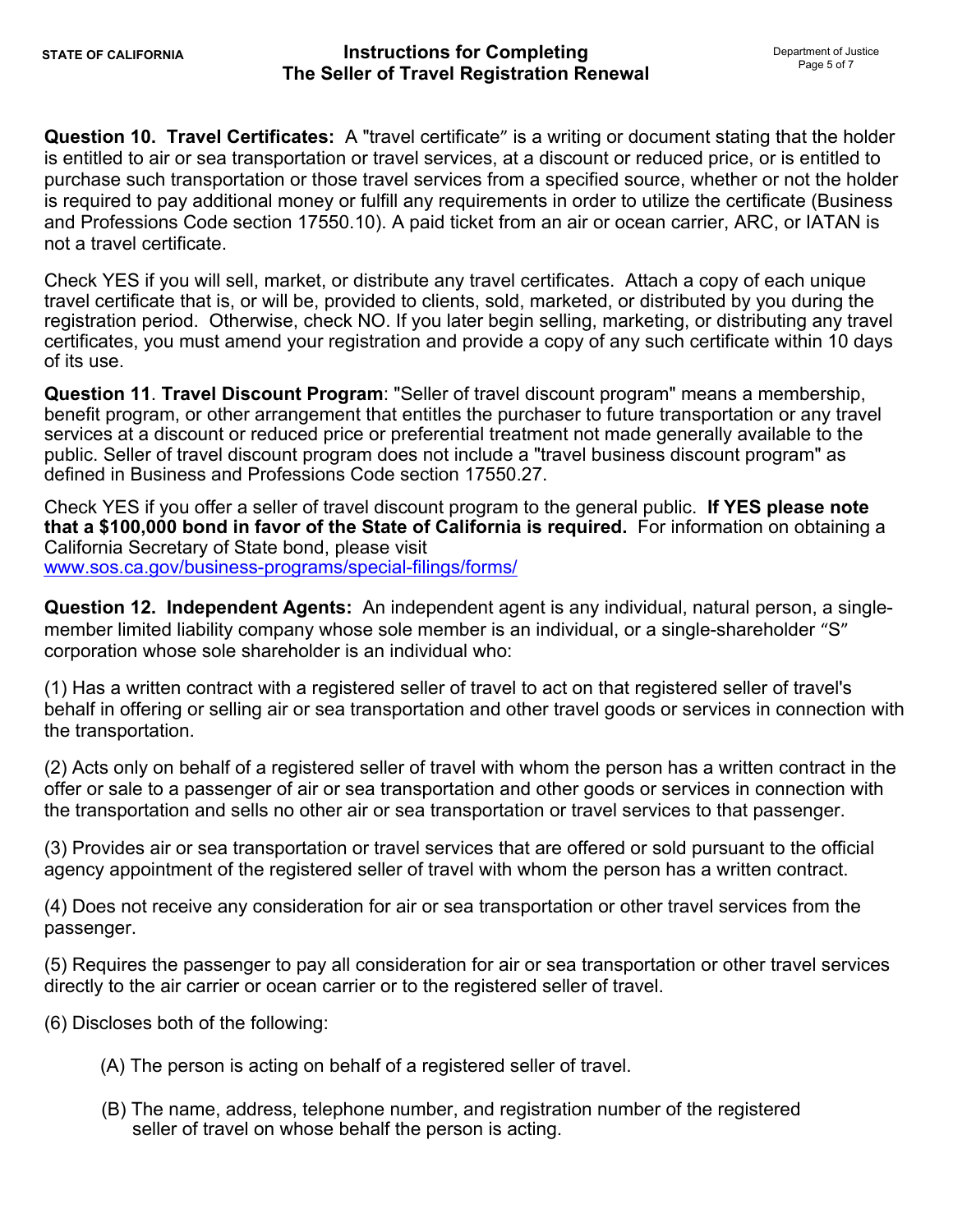Check YES if the renewing applicant offers or sells, or will offer or sell, any travel services through any independent agents as described above. Also, list the names, business name, dbas, phone numbers, and addresses of any independent agents with whom you have written contracts or who are authorized to use your registration number in their advertising, as provided for in Business and Professions Code section 17550.20(g). The addresses provided should be the locations from which the independent agent is doing business. The renewing applicant must submit independent agents in an electronic format. For a sample on how to submit in an electronic format, visit the Seller of Travel Program website at <www.oag.ca.gov/travel/forms> under Independent Agent Template.

**Question 13. Travel Consumer Restitution Corporation (TCRC) Fund:** Check the appropriate boxes.

The TCRC provides refunds to passengers for paid travel services not received due to a material failure of sellers of travel participating in the TCRC Fund. The Fund covers customers located in California at the time of sale.

## **Who Must Participate in the TCRC Fund:**

- o Any seller of travel who does business with persons located in California and whose principal place of business is in California; OR
- o Any seller of travel who does business with persons located in California, from at least one location in California, and who is an issuer or subsidiary of an issuer of securities that are listed on a national securities exchange or designated as a national market system security.

TCRC Fund participation requires that you pay an initial assessment and annual assessments.

**The Travel Consumer Restitution Corporation and the Attorney General's Seller of Travel Program are separate entities and require separate applications and separate fees paid to each. Your yearly TCRC Fund assessment must be paid directly to the Travel Consumer Restitution Corporation, not to the Seller of Travel Program or to the California Department of Justice.** 

**For more information on registration with TCRC, visit [www.tcrcinfo.org](http://www.tcrcinfo.org) or call (530) 809-4220.** 

**TCRC membership does not exempt you from submitting a renewal with the Seller of Travel Program. TCRC participants must also timely submit a renewal with the Seller of Travel Program. Failure to register with the Seller of Travel Program may result in a penalty and may be punishable as a misdemeanor.** 

**Renewal Declaration:** All persons listed in Questions 7.c. and 7.d. must date, sign, list the city and state where they sign, and print their name on the Renewal Declaration page. Each person signs under penalty of perjury under the laws of the State of California attesting to the truth and accuracy of all of the information provided in the renewal. Multiple signatures may be provided on separate copies of the declaration.

Mail the completed renewal with all signatures, registration fee, any applicable late fee, and any attached forms to:

> Seller of Travel Program Office of The Attorney General Department of Justice 300 South Spring Street, Suite 1702 Los Angeles, CA 90013-1230